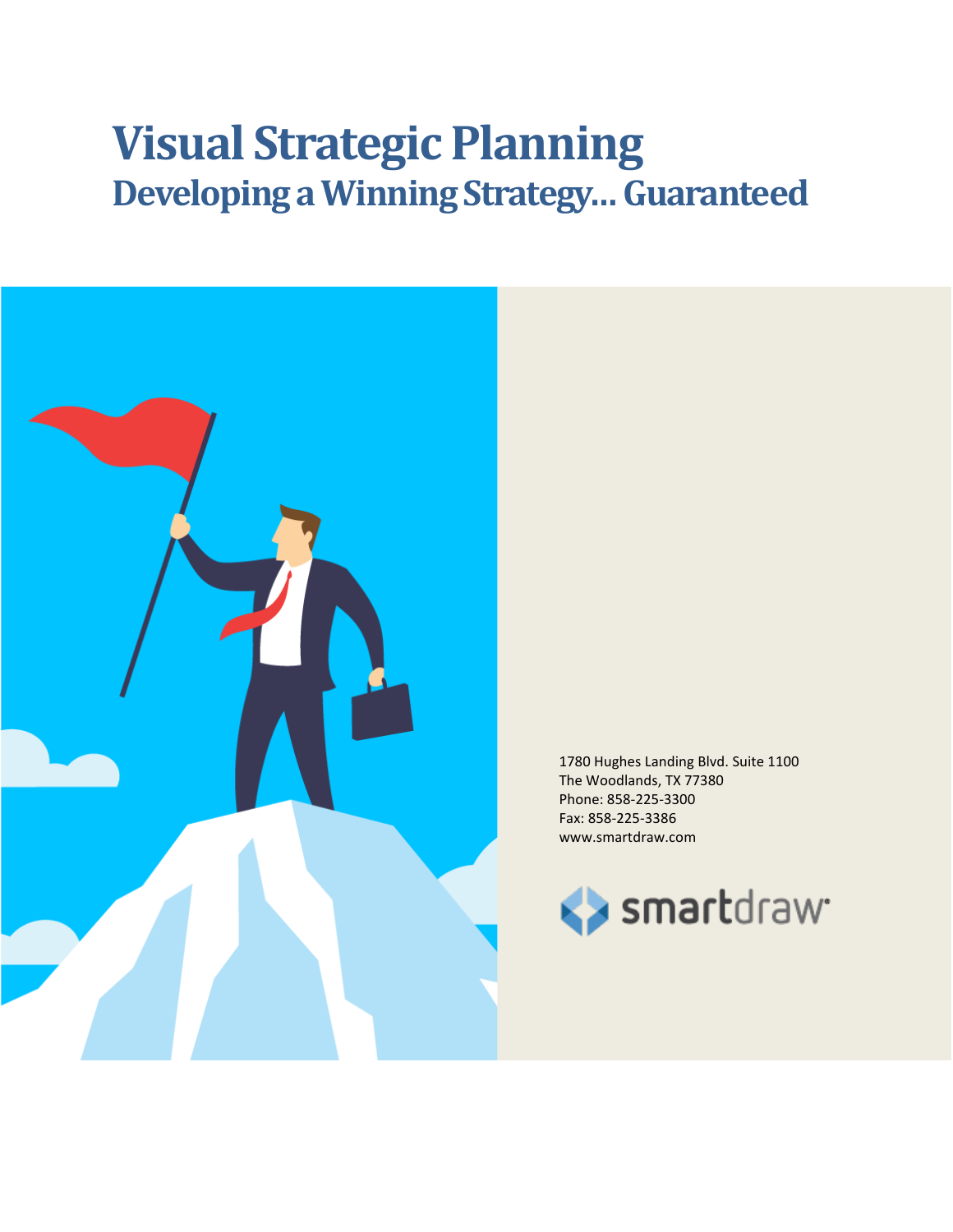## **Begin by Setting the Right Course**

A strategic plan sets the course for a business. In order for a plan to be successful, it must answer three questions.

- 1. What is the mission of the business?
- 2. What goals should be met to accomplish this mission?
- 3. What strategies should be employed to achieve these goals?

The first step is to be precise in defining the company's mission. It should be a clear, succinct statement of the enterprise's reason for existence. The mission statement of The Walt Disney Company, for example, is "To Make People Happy."<sup>1</sup>



There is often confusion about the difference between goals, objectives, tactics and strategy. Let's define these terms.

- *Goals* are things we intend to achieve.
- *Objectives* are the steps along the way toward achieving goals.
- *Tactics* are the methods we use to accomplish objectives.
- *Strategy* is the overarching plan to use our unique competitive advantages to achieve our stated goals through the use of specific and measurable objectives and tactics in pursuit of our mission as a company.

Each year the operating plan of the business lays out a set of tactics and objectives to be achieved that move the company toward the achievement of its strategic goals. The strategic goals guide the choice of objectives and the tactics employed. They provide direction for the business and they must be consistent with the mission.

Let's consider an example. The Acme Printing Company prints direct mail pieces, catalogs and other marketing materials. What is its mission: to deliver great printing to its customers? Not really. What its customers are trying to achieve is effective marketing to their customers.

In a world where traditional mail is giving way to e-mail and printed catalogs are giving way to web sites, Acme's revenues have been stagnating as more of the marketing budget moves to digital media. Acme had better understand the real value of its services and react accordingly. Perhaps a better mission statement would be:

"To help *our* customers obtain the highest return possible on direct sales investment though effective communication with *their* customers."

Delivering on this mission involves more than traditional printing. The strategic goals might be:

1. To integrate our expertise in printing into digital marketing: web, e-mail and social media.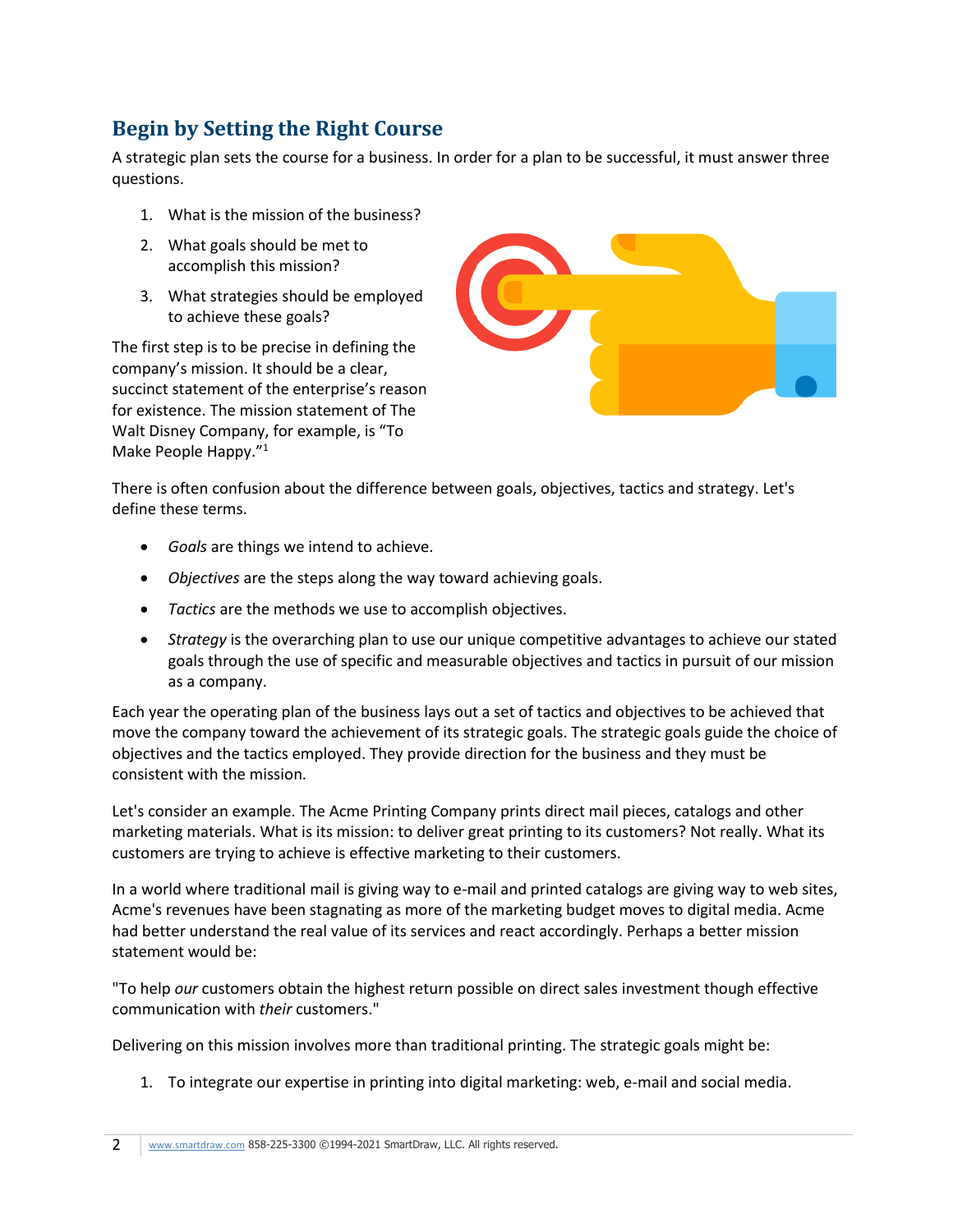- 2. To expand the range of direct marketing services we provide beyond simple printing.
- 3. To add the capability of measuring return on investment for the services we provide.

We will revisit this example as we explore the strategic planning process.

The process of creating a strategic plan is made up of 6 steps.

- 1. Propose a mission statement.
- 2. Propose goals to accomplish it.
- 3. Look internally at our own critical issues, strengths and weaknesses.
- 4. Look externally at changes in our economic and regulatory environment.
- 5. Summarize our findings in a SWOT (Strengths/Weaknesses/ Opportunities/Threats) diagram.
- 6. Use the SWOT diagram to formulate a strategy.

If we discover through analysis that our strategy no longer matches our mission, we need to propose a new mission and repeat the process.



## **Why Visual Strategic Planning?**

Each of the steps in the visual planning process requires clear and concise communication between all of the parties involved. Likewise, we must take the acquired information and develop an understanding of it to develop appropriate strategies and actions. Doing this requires extreme clarity of thought. The best way to synthesize data into information and information into strategy is by thinking and communicating visually during the planning process.

Most of us think and communicate visually whether we realize it or not. The human brain can and does convert auditory and kinesthetic ("learning by doing") information to visual information. Though, the efficiency of the process is dependent upon the complexity of the information and speed at which it is being communicated. Educational researchers have conducted studies showing that 83% of human learning occurs visually. Rather than forcing the brain to convert information into a visual, starting with a visual is much more efficient and effective.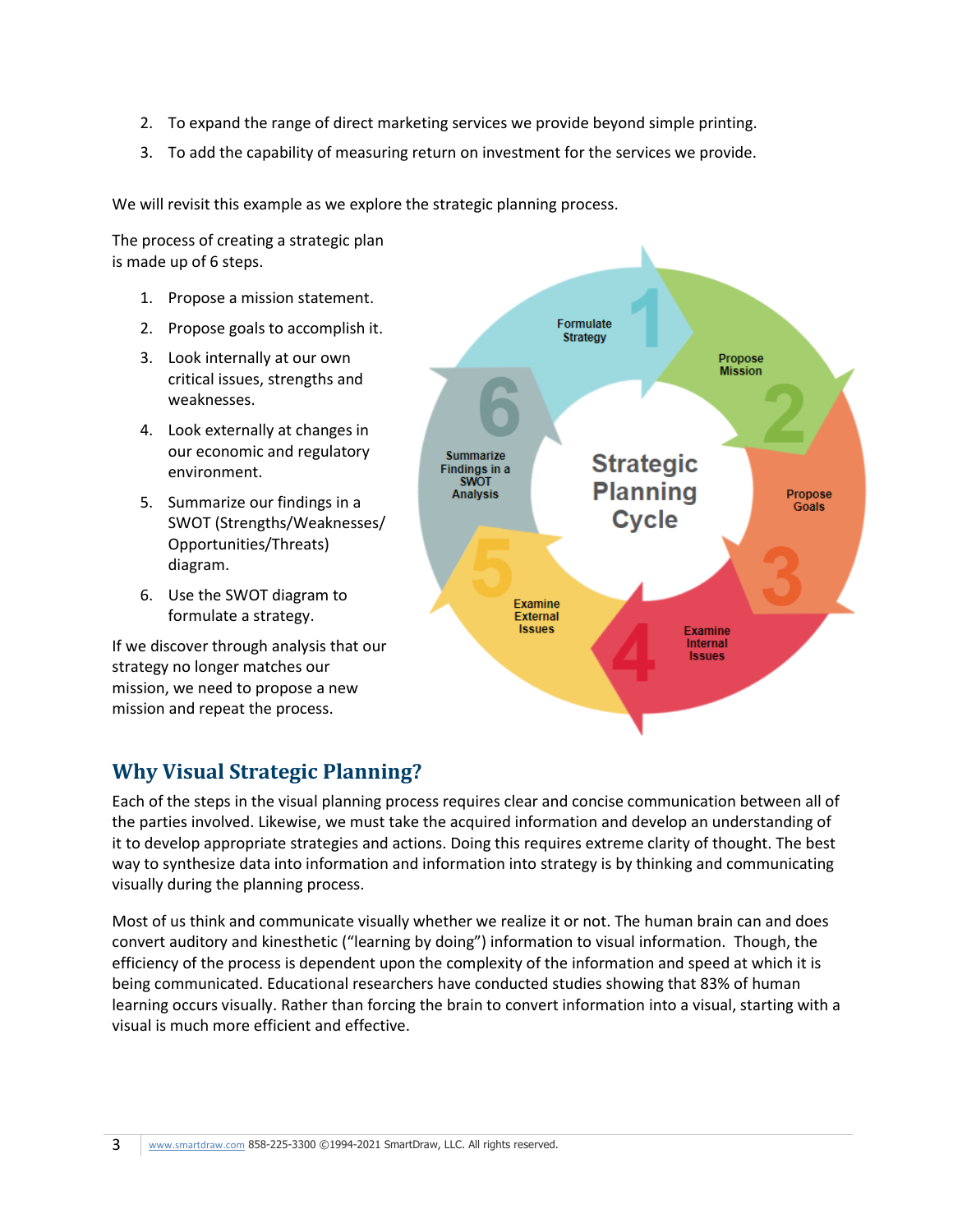Communicating the information in each of the steps visually also leads to better analysis. Scholars at Stanford University have found that depicting concepts and relationships visually often reveals that vital data have been overlooked, inadequately correlated, or never collected in the first place.

Communicating visually also enables diverse and remote groups to reach consensus about issues far faster than textual and auditory communication alone. This is especially meaningful for multi-nationals who must manage cross-language ambiguities.

## **Visual Analysis**

Let's look at how visuals can be used to make the planning process come together faster and with better results.

Earlier, Acme Printing proposed a mission:

"To help *our* customers obtain the highest return possible on direct sales investment though effective communication with *their* customers."

It also proposed three goals to achieve it:

- 1. To integrate our expertise in printing into digital marketing: web, email and social media.
- 2. To expand the range of direct marketing services we provide beyond simple printing.



3. To add the capability of measuring return on investment for the services we provide.

The next step for Acme is to perform internal and external analyses to identify issues that are critical to achieving these goals and to matching the strategy to the mission. SmartDraw offers a way to simplify this visually by using an analysis map linked to a network of issues maps.

Here's a simple flowchart that shows how these maps are used:



The internal and external analyses are organized into standard categories. The analysis map shown on the next page visually displays the organization of this information.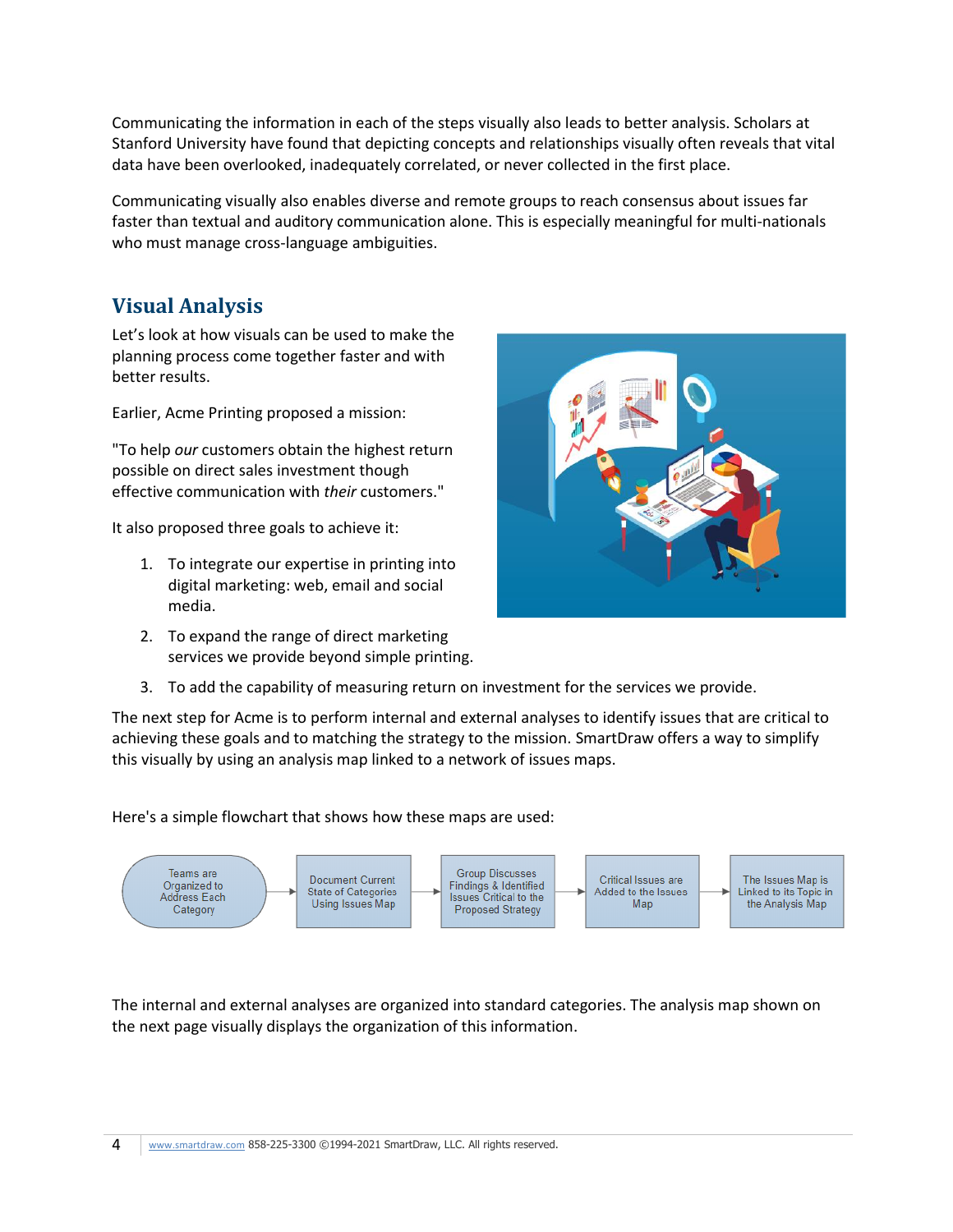#### ANALYSIS MAP



Because of the visual presentation the thought process is easy to follow naturally, from left to right and top to bottom.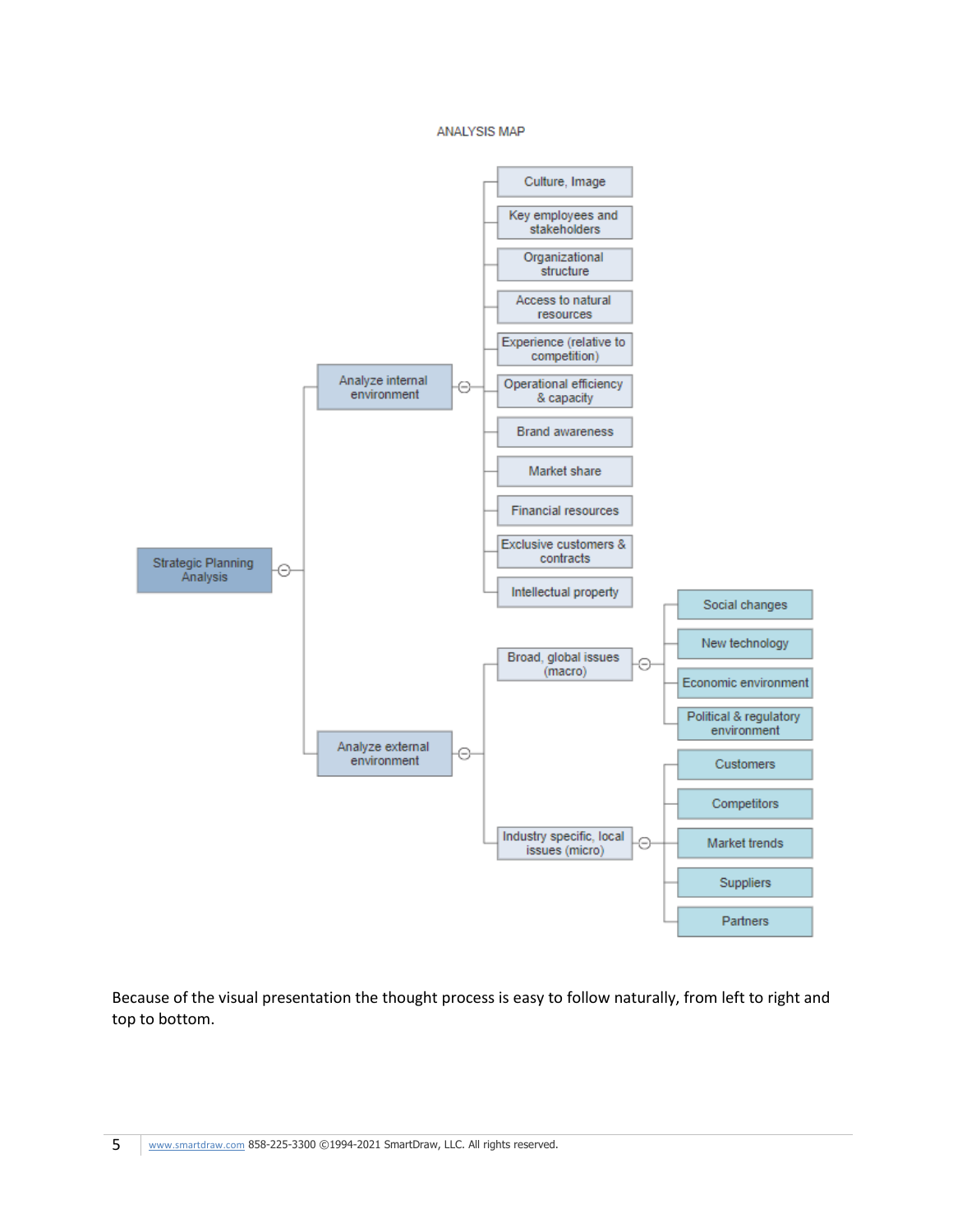#### The issues map for the "operational efficiency" category of Acme Printing Company is presented below.



**Issues Map**

The current status is shown on the left. Presenting the information visually makes it easy for the team to immediately grasp it. Documents supporting the facts can be hyperlinked to the appropriate box. For example, a list of the model numbers and specs of the three presses could be written as a Word® document and linked to the "3 x 6 Color Presses" box. If someone wants to drill deeper they click on the link and read the details.

The team examining these issues can inspect this map, ideally projected on a screen in a conference room, and then add critical issues to the right side of it as their discussion identifies them.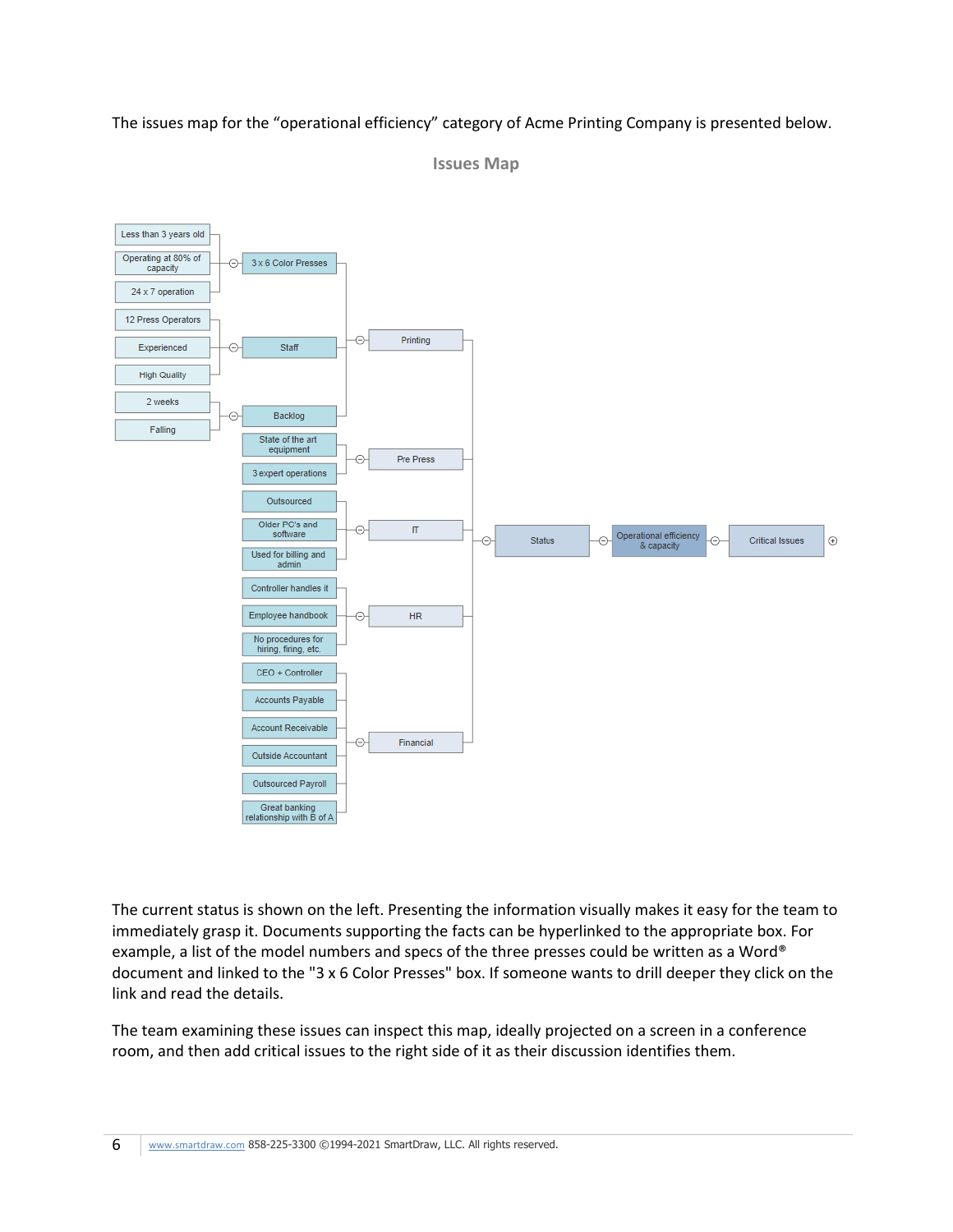### Here's the map with critical issues added (and the status items hidden for clarity).

#### **Operational & Efficiency Map**



This process is repeated for all of the categories. The result is a set of interlinked maps that summarize the status and critical issues of the entire business.

There are many more visuals available in SmartDraw that can be used to help analyze the external issues as well. For example, a PEST chart can be used to list the political, economic, social and technological changes that may raise issues for the strategy.

| <b>POLITICAL</b>                                                                                                                                    | <b>ECONOMIC</b>                                                                               | <b>SOCIAL</b>                                                                                                          | <b>TECHNOLOGICAL</b>                                                                                   |
|-----------------------------------------------------------------------------------------------------------------------------------------------------|-----------------------------------------------------------------------------------------------|------------------------------------------------------------------------------------------------------------------------|--------------------------------------------------------------------------------------------------------|
| $\bullet$ tax policy<br>• employment laws<br>$\bullet$ environmental<br>regulations<br>• trade restrictions and<br>tariffs<br>· political stability | $\bullet$ economic growth<br>• interest rates<br>• exchange rates<br>$\bullet$ inflation rate | • health consciousness<br>. population growth rate<br>• age distribution<br>• career attitudes<br>• emphasis on safety | • R&D activity<br>• automation<br>$\bullet$ technology incentives<br>• rate of technological<br>change |

## **Visual Strategy Formulation**

Once all of the categories have been reviewed, the entire strategic planning team reassembles and walks through the analysis map to identify those critical issues that affect the proposed strategic goals (that are "strategic") and those that do not ("tactical"), building a new map of strategic issues. The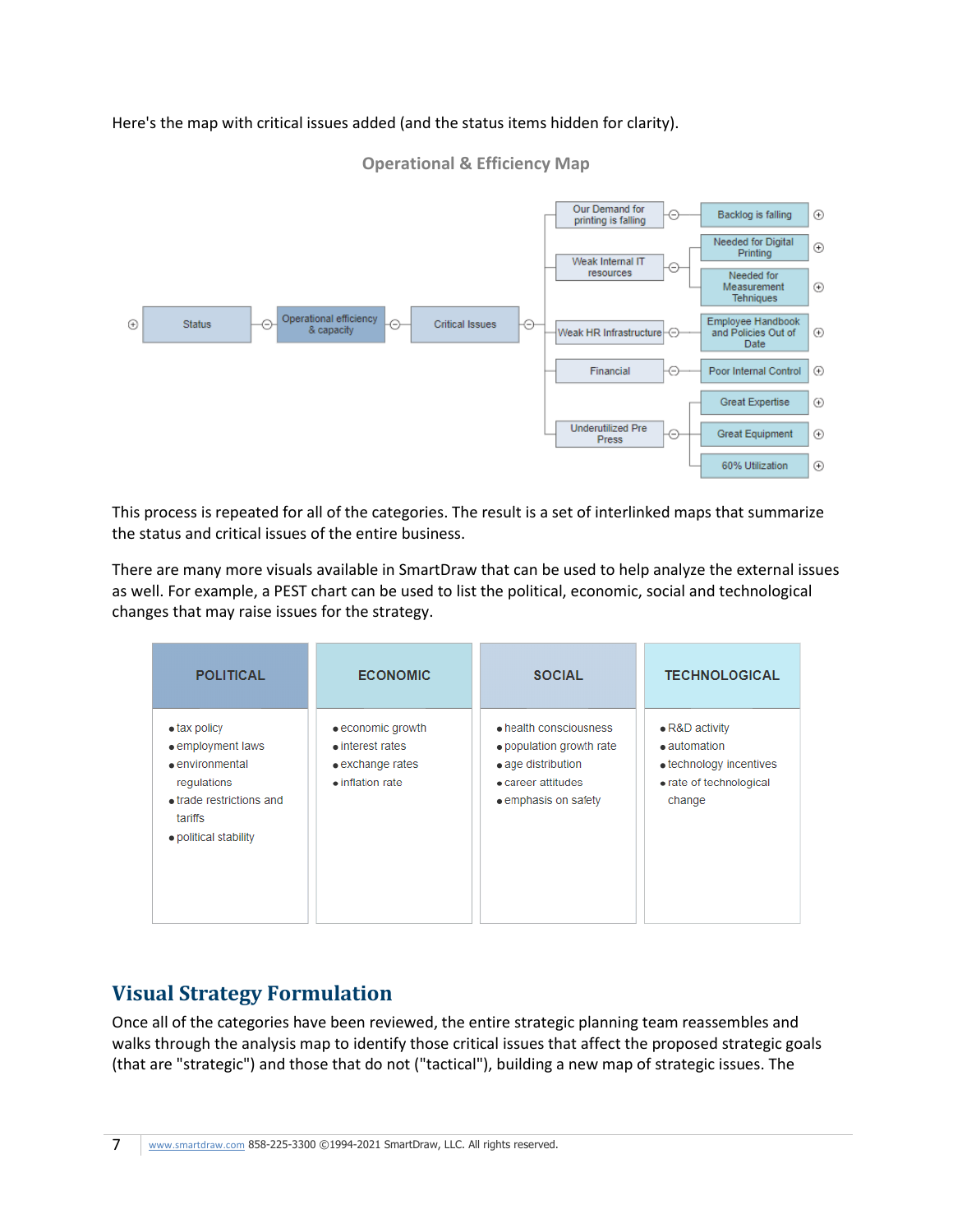categories for this map are different for each company and are used to group similar issues. Here is an example for Acme Printing.





Note that not all of the issues identified in the operational and efficiency map made it into the critical strategic issues map. The financial and HR issues are not strategic. They are issues but they do not affect the ability of the company to implement its strategic goals.

The next step is to create a SWOT diagram for the company, based on the information uncovered by identifying the critical issues.

Acme Printing's SWOT analysis might look like this: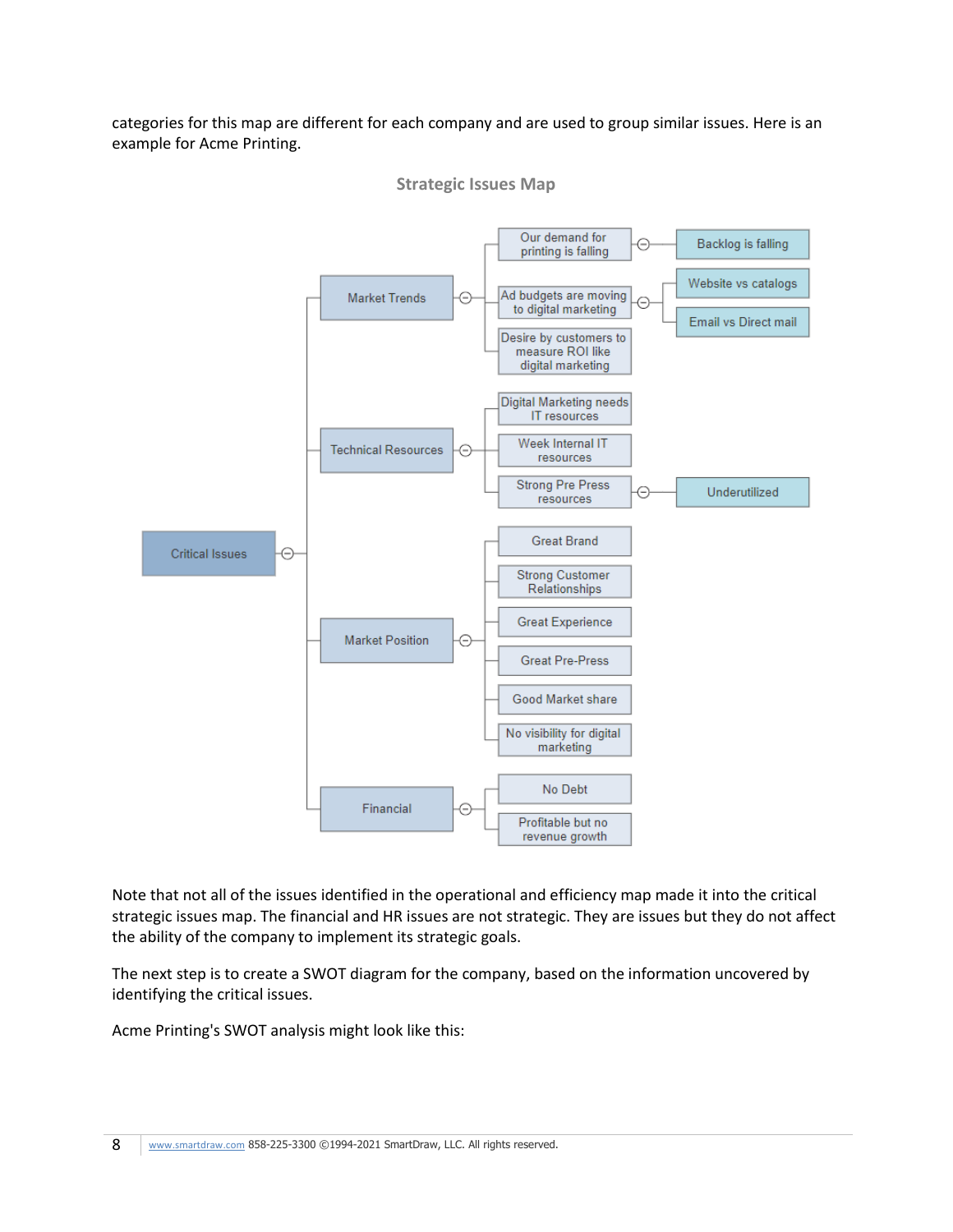| <b>STRENGTHS</b>                                                                                                                                                             | <b>WEAKNESSES</b>                                                                                                             |  |
|------------------------------------------------------------------------------------------------------------------------------------------------------------------------------|-------------------------------------------------------------------------------------------------------------------------------|--|
| • Large base of loyal customers<br>. Recognized as excellent in catalog and direct mail<br>printing<br>· Market leader<br>• Financially strong<br>· Good Pre-Press resources | . Weak IT resources<br>• Stagnant revenues<br>. No creditability in digital marketing<br>. No experience in digital marketing |  |
|                                                                                                                                                                              |                                                                                                                               |  |
|                                                                                                                                                                              |                                                                                                                               |  |
| <b>OPPORTUNITIES</b>                                                                                                                                                         | <b>THREATS</b>                                                                                                                |  |

This paints a picture of a stable, well-regarded printer whose business is stagnating as its customers begin to shift budgets to digital marketing – part of a widespread trend.

It also indicates that Acme's generic strategy is that of a focused differentiator. It specializes in direct marketing and builds enduring relationships with customers based on excellence.

The key threat is the movement away from traditional, printed marketing and toward digital marketing. The proposed strategy is to maintain its existing strategy and extend it by supporting its customers' new requirements in digital marketing so that it can grow and maintain them.

For example, it may choose to integrate its printing capabilities with digital marketing. Perhaps it will want to offer on-demand printing as users request it from a web site or e-mails. It might also consider printing marketing materials that direct users to websites with a unique login so that ROI can be tracked more efficiently.

To accomplish these strategies, the company will need to add digital printing and IT resources – fields in which it currently has no experience. It does, however, have a strong digital pre-press operation. Perhaps it can leverage that resource and its close relationships with long-time customers to build its new capabilities and achieve its goals.

The proposed mission and goals fit the company's strategy and so now we move on to choosing objectives and tactics to implement those strategic goals.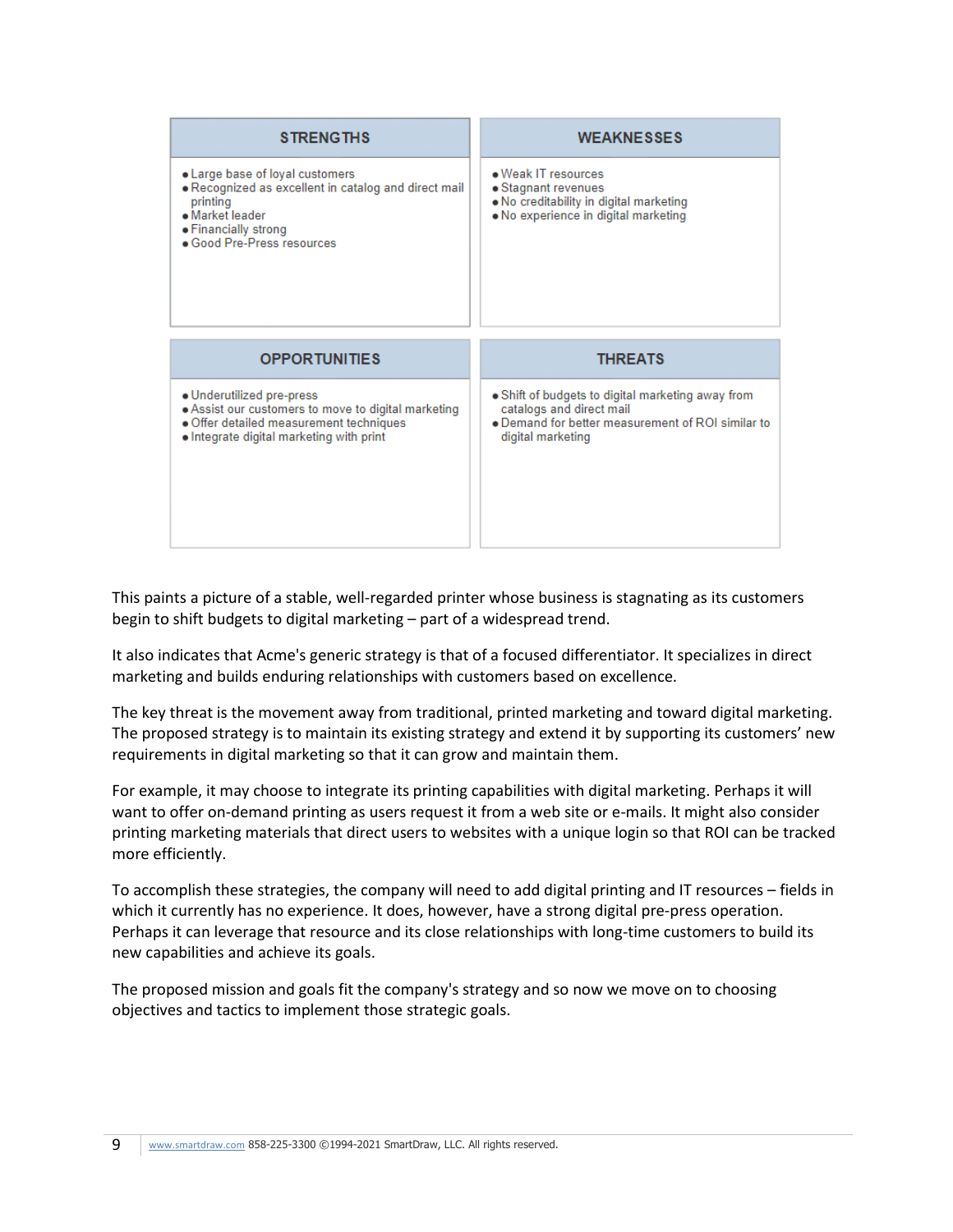## **Visual Implementation**

To move from formulating a strategy to implementing requires that we define objectives that support each strategic goal, and tactics to reach these objectives. Each goal has a hierarchy of objectives, tactics and tasks. We start with a mind map to do this.



The mind map on the previous page can be converted into a project chart simply by changing the view.

In the project view, you can form a clear plan with dates and responsibilities.